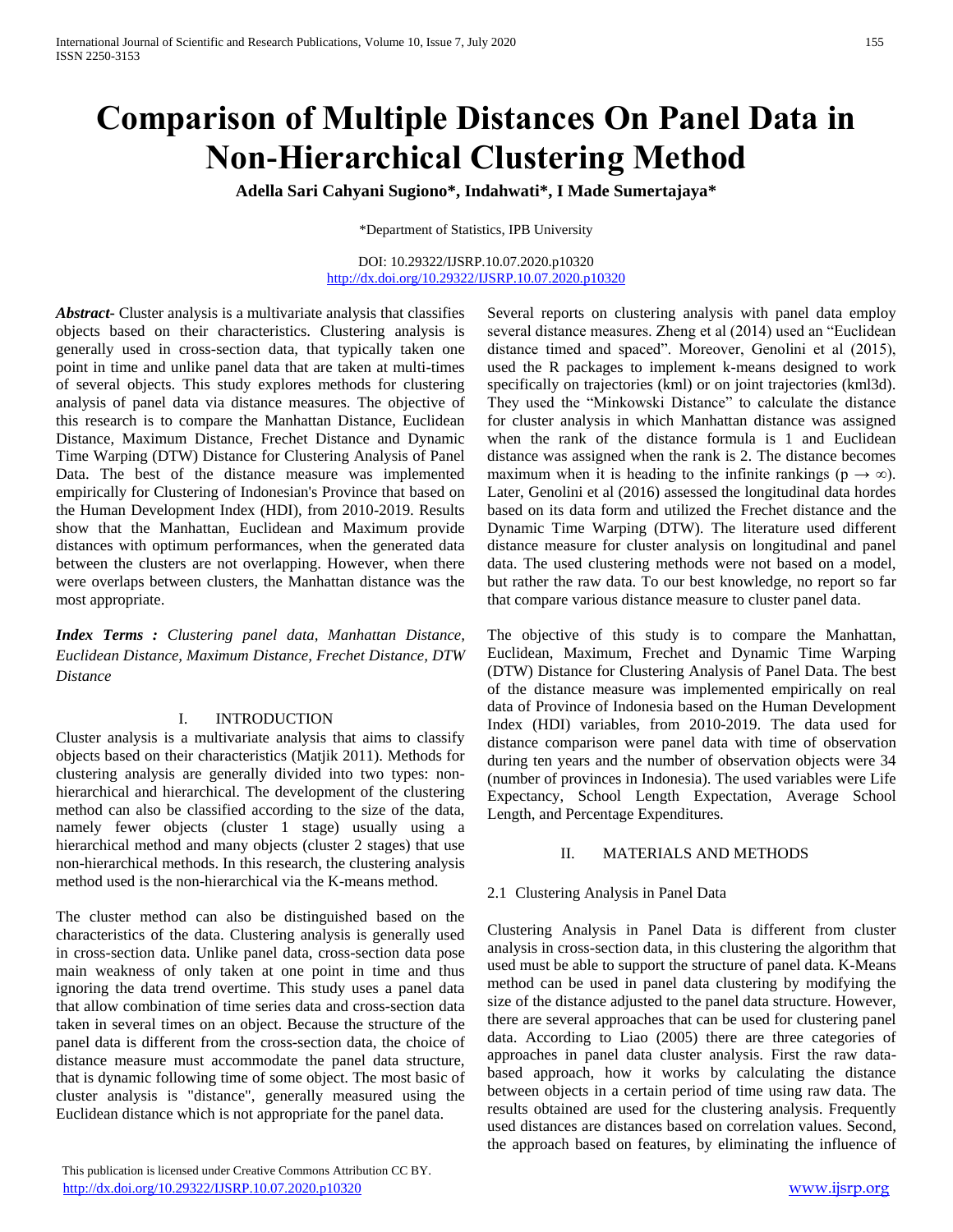noise data and reducing the dimensions of the data, after which the distance calculation is done and the clustering process is carried out. Third, the model-based approach that has been formed from raw data. In this research, the approach used for panel data clustering is raw data based approach to determine the distance in the clustering analysis process. Clusters analyzing with the K-Means method using raw data from generated data, with the following stages:

- a. Partitioning the observation object into k-cluster randomly.
- b. Calculating the cluster center of each k-cluster.
- c. Calculating the observation object's distance to the cluster center by using several distance equation as follows: Manhattan Distance, Euclidean Distance, Maximum Distance, Frechet Distance and Dynamic Time Warping Distance
- d. Inserting the observation object into a new cluster that has closest distance to the cluster center
- e. Repeating stage b to d so there is no any observation object moving

## 2.2 Distances

Distance measure is used to measure the similarity of data in a cluster. The results of the clustering process will produce different results if the distance measure used is different. Used to clustering analysis with data panels (Johnson 1998).

# 2.1.1 Minkowski distance

The Minkowski distance between two joint variable-trajectories is given in Eq. 1 (*Genolini et al, 2015*) :

$$
Dist (y_{1..}, y_{2..}) = \left\{ \sum_{j=1}^{T} \sum_{X=1}^{M} [y_{1jX} - y_{2jX}]^{p} \right\}^{\frac{1}{p}} \tag{1}
$$

The Euclidean distance is obtained by setting  $p = 2$ , it is defined as :

Dist 
$$
(y_{1..}, y_{2..}) = \sqrt{\sum_{j=1}^{T} \sum_{X=1}^{M} [y_{1jX} - y_{2jX}]^{2}}
$$
 (2)

The Manhattan distance by setting  $p = 1$ , the definition of the Manhattan distance is given by :

$$
Dist (y_{1..}, y_{2..}) = \sum_{j=1}^{T} \sum_{X=1}^{M} [y_{1jX} - y_{2jX}]
$$
 (3)

The Maximum distance is obtained by passing to the limit  $p \rightarrow$ +∞, it takes the form :

$$
Dist (y_{1..}, y_{2..}) = \left\{ \sum_{j=1}^{T} \sum_{X=1}^{M} [y_{1jX} - y_{2jX}]^{p} \right\}^{\frac{1}{p}}, p \to \infty \quad (4)
$$

In practice, the kml3d package uses Euclidean distance as the default distance. But it also allows users to define their own

 This publication is licensed under Creative Commons Attribution CC BY. <http://dx.doi.org/10.29322/IJSRP.10.07.2020.p10320> [www.ijsrp.org](http://ijsrp.org/)

distance. If the units of each variable are different. then the data must be standardized in advance (Genolini 2015).

## 2.1.2 Frechet distance

The Frechet distance between P and Q is the maximum for all reparameterization of α and β from [0, t], thus the distance between objects P  $(\alpha$  (t)) and Q  $(\beta$  (t)) where object P is a function of time α ( t), and object Q is a function of time β (t), so it can be written as follows in (Eq.5) Genolini (2016):

$$
DistFrechet (P, Q) = \frac{lnf}{\alpha, \beta} \frac{Max}{t \in [0, 1]} || P(\alpha(t)) - Q(\beta(t)) ||
$$
 (5)

# 2.1.3 Dynamic Time Warping (DTW) distance

The stages of the Dynamic Time Warping (DTW) distance are as follows (Muller 2007):

- 1. Calculating the local distance between elements from the two collections uses a different distance calculation technique, usually used is Euclidean Distance.
- 2. Determines the warping path, where the warping path is a path or path through a matrix that contains a minimum distance from the  $d_{DTW}(i, j)$  element to the  $d_{DTW}(N, M)$ element consisting of  $d_{DTW}(i,j)$  elements themselves.
	- First Row  $d_{DTW}(1,j) = \sum_{k=1}^{j} d_{(x(1),y(k))}$  $\int_{k=1}^{J} d_{(x(1),y(k))}$ ,  $j \in [1,M]$  (6)
	- First Column  $d_{DTW}(i,1) = \sum_{k=1}^{i} d_{(x(k),y(1))}$ ,  $i \in [1,N]$  (7)
	- The Other Elemen

$$
d_{DTW}(i,j) = d_{(x(i),y(j))} + min \begin{cases} DTW(i-1,j) \\ DTW(i,j-1) \\ DTW(i-1,j-1) \end{cases}
$$
 (8)

2.3 Data

The data used in this study are simulation data and real data. Simulation data obtained through data generation using statistical software, namely software R. The following is an explanation of the data used in this study:

- 1. Statistical simulation is done using the R programming language. The stages of the simulation data generation procedure are as follows:
	- a. Setting the number of clusters is  $M = 3$ .
	- b. Specifies the number of objects in each cluster equal to *n.*
	- c. Sets the number of series of times  $(t = 10)$ .
	- d. Set a model for generating data :

$$
y_{1ij}(k) = \beta_{0i}(k) + \beta_{1i}(k)t + \varepsilon_{ij}(k),
$$
  
\n $i = 1, 2, 3, ..., n$   
\n $j = 1, 2, 3, ..., t$   
\n $k = 1, 2, 3, ..., M$  (9)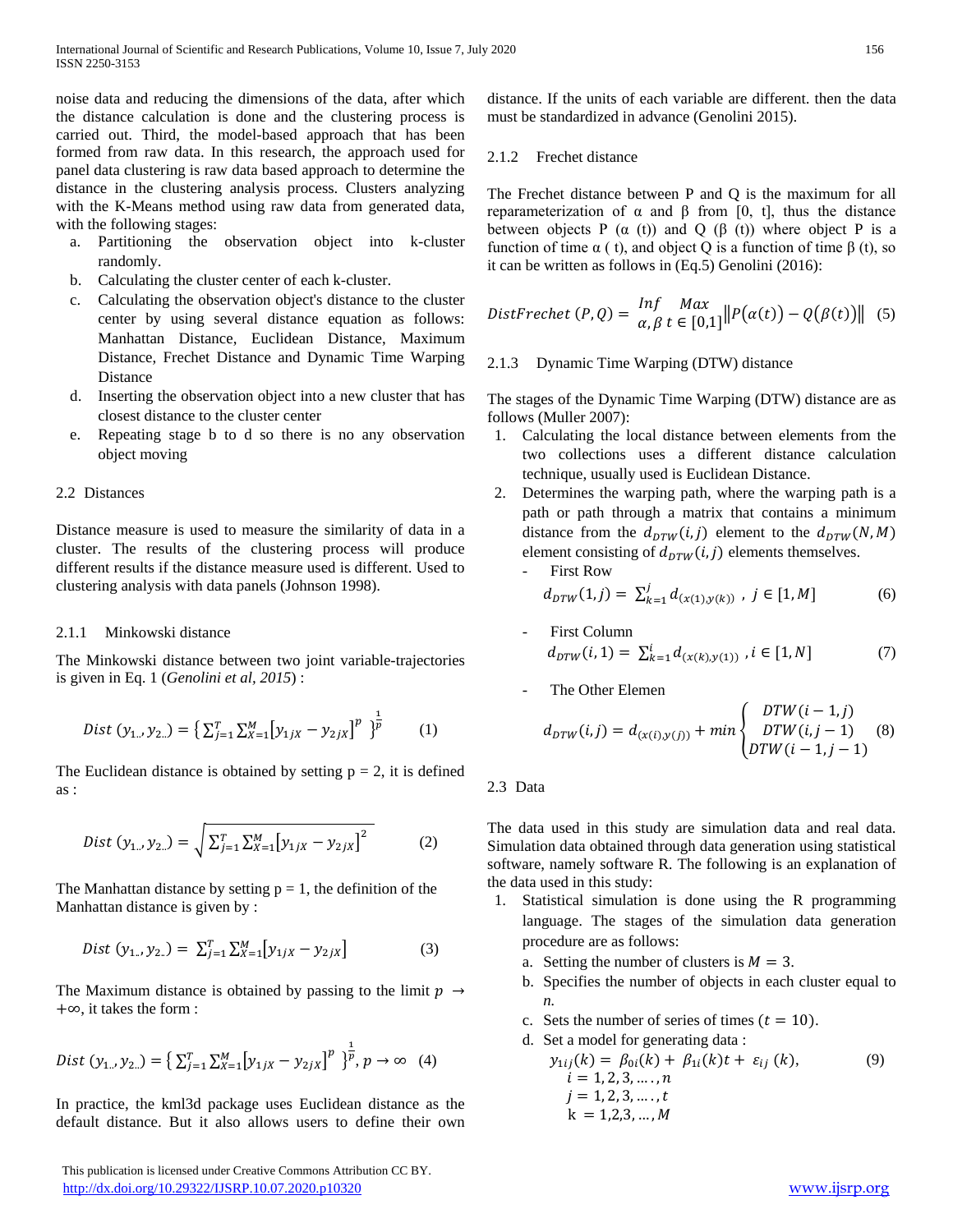Where  $\beta_{0i}$  and  $\beta_{1i}$  are defined by the equation  $\beta_{0i}$  =  $\beta_0 + u_{0i}$  and  $\beta_{1i} = \beta_1 + u_{1i}$ . Then,  $u_{0i}$ ,  $u_{1i}$  and  $\varepsilon_{ij}$  are random factors with normal distribution  $(0, \sigma_{uo}^2)$ ,  $(0, \sigma_{u1}^2)$ , and  $(0, \sigma^2)$ . With  $u_{0i}$ ,  $u_{1i}$  and  $\varepsilon_{ij}$  are assumed to be mutually independent. In this study, there are 16 scenarios data generation which is consist of 4 different combinations of parameters there are  $\beta_0$ ,  $\beta_1$ ,  $\sigma_{u0}^2$  and  $\sigma_{u1}^2$ . .

**2.** The real data is used in this research is sourced of BPS Publication. The data used is the Human Development Index (HDI) variables in Indonesia, from 2010-1019. The variables that used are Life Expectancy, School Length Expectation, Average School Length, and Percentage Expenditures. Data is used in this research is panel data with time of observation during ten years and the number of observation objects were 34 Provinces of Indonesia.

## **2.4** The Procedure of Data Analysis

The stages of analysis which is conducted in this study are generally divided into two parts, namely the analysis of the generation data and analysis of the real data with the following details :

1) Analysis of The Generation Data

This stage is the simulation stage, the data used are generated data with 1000 replications. The purpose of this simulation is to see the accuracy of clustering between several measures of distance with the K-Means method in classifying objects in the form of panel data. The size of the distance used in the panel data clustering are the Distance of Manhattan, Euclidean, Maximum, Frechet and DTW. The first stage is data generation, the simulation uses generation panel data with 16 scenarios of data was generated. Dataset generation consist of 3 clusters with a different parameter values. The next step was clusters analyzing with the K-Means method using raw data from generated data with k value used is  $k = 3$ . The important thing was calculating the observation object's distance to the cluster center by using several distance equation as follows: Manhattan Distance (Equation 2), Euclidean Distance (Equation 3), Maximum Distance (Equation 4), Frechet Distance (Equation 5) and Dynamic Time Warping Distance (Equation 6). After that, evaluating the five distance of measurement. Those 5 evaluation of the distance are done by calculating incorrect classification or accuracy in classifying objects based one the initial cluster that is generated, with following formula (Kohavi 1998) :

$$
Accuracy = \frac{TP + TN}{TP + TN + FP + FN}
$$
 (10)

Thus, Determining the best distance measurement between distance of Manhattan, Euclidean, Maximum, Frechet and Dynamic Time Warping (DTW) by looking at the largest cluster accuracy based on the evaluation criteria in Equation 10.

## 2) Analysis of Real Data

This stage is the stage of implementation the clustering method with the best distances of simulation results on real data. The first step in this section is data exploration was carried out on real data, that is human development index (HDI). The first thing to do is data imputation, the next is standardization and identified distribution of the data from each component of HDI variable. Analyzing clustering using the K-Means method based on the best distance measure obtained from the simulation results with the optimum number of clusters. Evaluated the K-Means clustering method using quality criteria of Calinski and Harabasz (Genolini, 2016) is given in :

$$
C(k) = \frac{Trace(B)}{Trace(W)} \frac{n-k}{k-1}
$$
 (11)

Determine the optimum number of groups based on the largest Calinski and Harabasz criteria value. Thus, draw a conclusion from the result of evaluated clustering with the best distance measurement.

## III. RESULT

## 3.1 Evaluation of Distance Accuracy

The accuracy of the Manhattan, Euclidean, Maximum, Frechet and Dynamic Time Warping (DTW) distances can be seen from the resulting of accuracy values. Which is the greater the accuracy value, then the better the distance size. Figure 1 presents a comparison of the distribution of accuracy for the five distances. In general based on the box plot, Manhattan Distance is superior compared to other distances, but in some data generation scenarios there is a distance that has a performance that is relatively similar to the Manhattan Distance, namely Euclidean Distance. From the simulation results, it can be seen that for Manhattan Distance and Euclidean Distance, there are relatively outliers in some scenarios, because the accuracy value only consists of 100% in every replication. Likewise for Maximum, Frechet, and DTW distances under these conditions, the results obtained are far different compared to the results of other scenario simulations.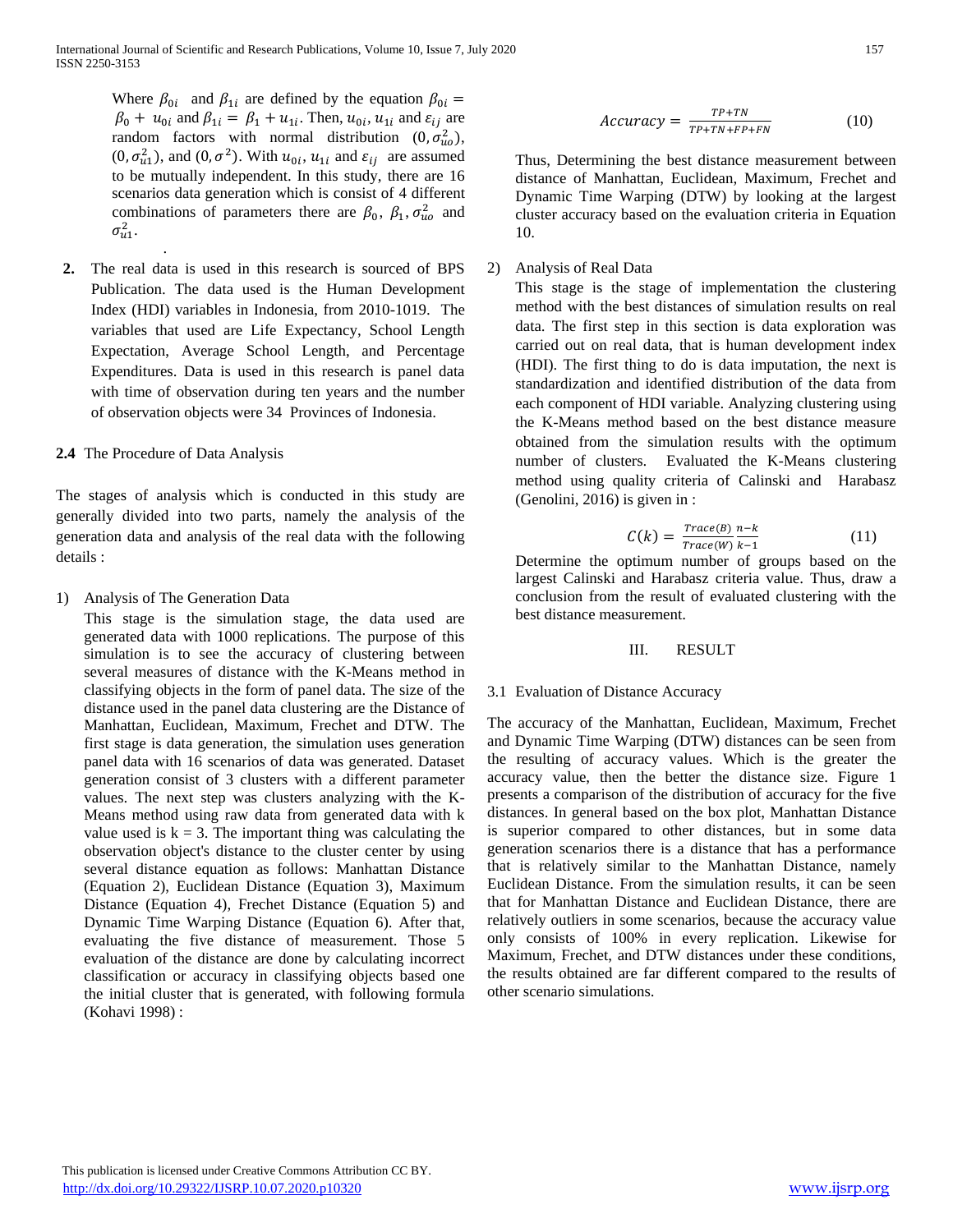

Box Plot of Accuracy for 16 skenario on Manhattan Distance, Euclidean Distance, Maximum Distance, Frechet Distance, and DTW Distan

Figure 1 : The Distribution of Accuracy for Five Distances Measure

In Figure 1, it can also be seen that the position of the boxplot at Manhattan and Euclidean distances is much higher and stable compared to the boxplot position for Maximum, Frechet and DTW distances. However, the position of the boxplot for each distance looks very different when the  $\beta_0$  parameter condition is close while the  $\beta_1$  value is both small moreover enlarged. Under these conditions, it appears that the position of the boxplot is lower than the accuracy of the other scenarios. This shows that the accuracy value in the scenario is lower than the accuracy in the other scenario.

Table 1 : Results of Average accuracy on Manhattan Distance, Euclidean Distance, Maximum Distance, Frechet Distance, and DTW Distance for Each Scenario

| Accuracy                   | <b>Distances</b> |           |         |         |            |  |
|----------------------------|------------------|-----------|---------|---------|------------|--|
|                            | Manhattan        | Euclidean | Maximum | Frechet | <b>DTW</b> |  |
| Scenario<br>1              | 100              | 100       | 99.01   | 90.32   | 90.46      |  |
| Scenario<br>$\overline{c}$ | 49.83            | 48.81     | 47.59   | 45.58   | 45.82      |  |
| Scenario<br>3              | 100              | 100       | 100     | 95.05   | 95.47      |  |
| Scenario<br>4              | 100              | 100       | 100     | 91.96   | 91.98      |  |
| Scenario<br>5              | 99.43            | 98.47     | 85.84   | 72.20   | 71.58      |  |
| Scenario<br>6              | 45.61            | 45.18     | 45.11   | 44.55   | 44.56      |  |
| Scenario<br>7              | 99.87            | 99.73     | 98.13   | 84.22   | 85.50      |  |
| Scenario<br>8              | 100              | 100       | 99.85   | 93.53   | 93.90      |  |
| Scenario<br>9              | 100              | 100       | 98.94   | 89.98   | 90.04      |  |
| Scenario<br>10             | 48.72            | 48.08     | 47.12   | 45.77   | 45.73      |  |
| Scenario<br>11             | 100              | 100       | 99.93   | 95.63   | 95.40      |  |
| Scenario<br>12             | 100              | 100       | 100     | 91.67   | 92.51      |  |
| Scenario<br>13             | 99.27            | 98.40     | 85.84   | 72.20   | 71.58      |  |
| Scenario<br>14             | 45.45            | 45.14     | 44.98   | 44.59   | 44.89      |  |
| Scenario<br>15             | 99.83            | 99.70     | 97.93   | 84.95   | 84.99      |  |
| Scenario<br>16             | 100              | 100       | 99.82   | 92.56   | 93.38      |  |

 This publication is licensed under Creative Commons Attribution CC BY. <http://dx.doi.org/10.29322/IJSRP.10.07.2020.p10320> [www.ijsrp.org](http://ijsrp.org/)

The results of the clustering accuracy for the simulation data are presented in Table 1. The results of the average accuracy for each of these distances were obtained from 1000 replications. In Table 1, there are 16 types of scenarios where entirety it can be seen that the average accuracy for five distances in several scenarios is relatively the same. When viewed based on changes in parameters, when the  $\beta_0$  parameter between distant clusters while the values of  $\beta_1$  as same between the clusters, with varians of  $\beta_0$  and  $\beta_1$  are small or only variance of  $\beta_0$  is enlarged (Scenarios 1 and 9) has a relatively equal average accuracy. In that scenario, Manhattan and Euclidean distances have the same average accuracy, which is 100%. This shows that in these conditions Manhattan and Euclidean distances are the best distance measurements with the most optimum performance. Meanwhile, when only variance of  $\beta_1$  is enlarged while variance of  $\beta_0$  is small, Manhattan Distance is the distance that has the best performance with accuracy averange is 99.43%. Likewise with the condition of variance  $\beta_0$  and  $\beta_1$  enlarged Manhattan Distance is also the distance that has the best performance with an average accuracy of 99.27%.

In Table 1, it can be seen that the average results for Scenarios 2, 6, 10, and 14 have much lower accuracy results compared to the results of the average accuracy of other scenarios. The results of that average accuracy, obtained when the parameter  $\beta_0$  between close clusters while the value of  $\beta_1$  between the clusters is the same. When data is generated under these conditions, the data between the resulting clusters overlap so that the size of these distances is very difficult to distinguish preliminary data between clusters. Under these conditions, both with small  $\beta_0$  and  $\beta_1$ variations or with enlarged variants of  $\beta_0$  and  $\beta_1$ , Manhattan distances as a whole produce the greatest average accuracy, this shows that overall Manhattan Distance is a measure of distance with the best performance under these conditions. Then, when the  $\beta_0$  parameter between the clusters are same and the values of the  $\beta_1$  parameter between clusters have a far different difference with small  $\beta_0$  and  $\beta_1$  variance, shows that the Manhattan, Euclidean and Maximum distances have the same average accuracy, which is 100%. Meanwhile, when the  $\beta_0$  variance is small and  $\beta_1$  variance is enlarged as well as the  $\beta_0$  and  $\beta_1$ variance conditions are equally enlarged, showing that Manhattan Distance is the best distance measurement with an average accuracy of 99.8%. Then, when variance of  $\beta_0$  is enlarged while  $\beta_1$  variance is small indicates that the Manhattan and Euclidean distances have the same average of accuracy, which is 100%.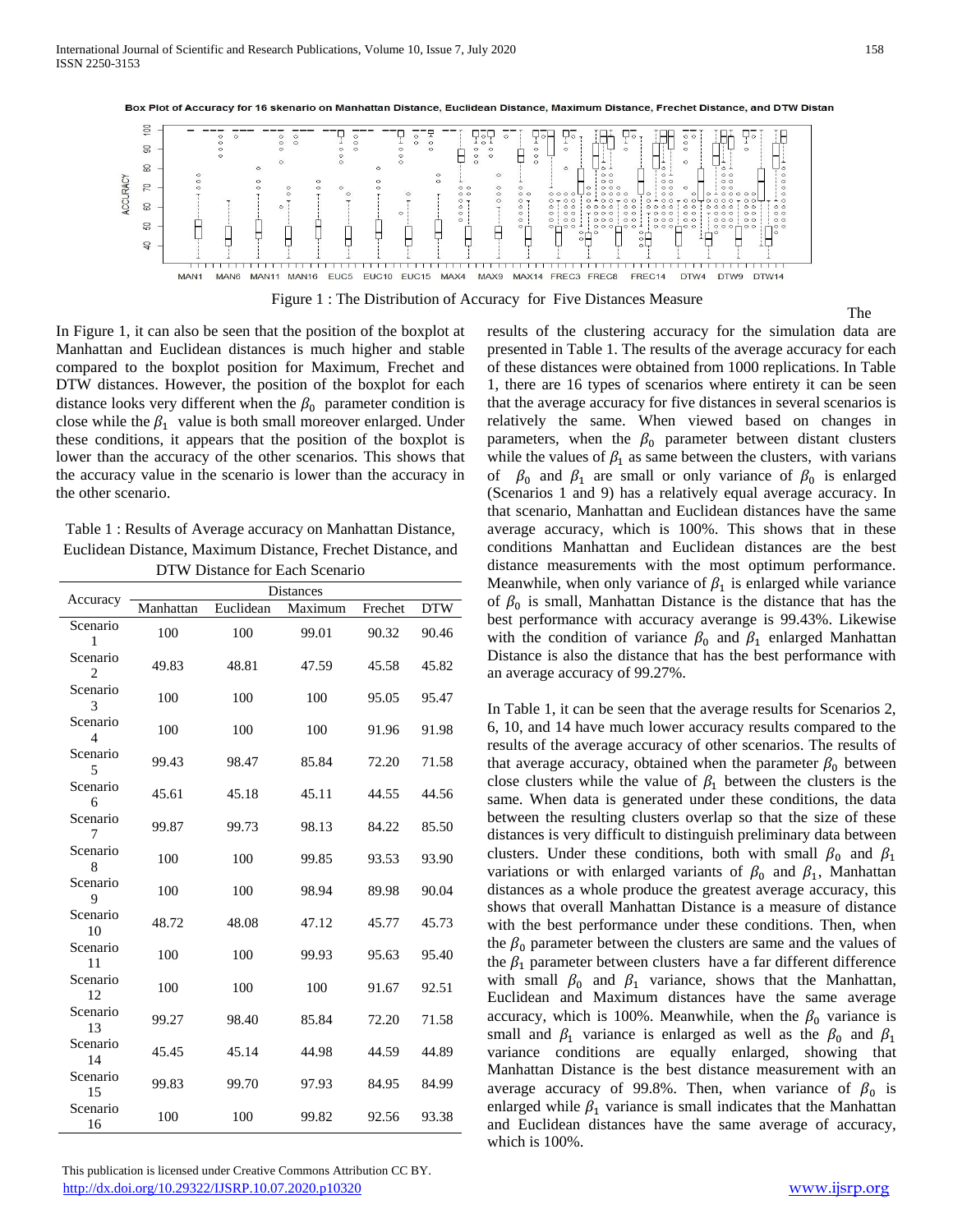When the parameter values of  $\beta_0$  and  $\beta_1$  between distant clusters with the variance of  $\beta_0$  and  $\beta_1$  are small or the  $\beta_0$  variance is enlarged while the small  $\beta_1$  variance shows the distance of Manhattan, Euclidean and Maximum has the same average accuracy, which is 100%. It showed that under these conditions, distances of Manhattan, Euclidean and Maximum have the best performance. Meanwhile, when the  $\beta_0$  and  $\beta_1$  variance are enlarged moreover the  $\beta_0$  variance is small while the  $\beta_1$  variance is enlarged showing the Manhattan and Euclidean Distances have the same average accuracy , which is equal to 100%. It showed that under these conditions Manhattan and Euclidean Distance have the best performance. Entirety, the Frechet Distance and DTW Distance are the distances that have the lowest average accuracy for all scenarios in this study. In general, the two distances are usually used for data generation that has a particular shape, so both distances will have optimum performance when the data generated has a certain shape.

Based on the evaluation for each scenario above, it can be seen that overall for each scenario show that the Manhattan, Euclidean and Maximum provide distances with optimum performances, when the generated data between the clusters are not overlapping. However, when there were overlapping data between clusters, the Manhattan was the most appropriate distance. Thus, based on the results of the evaluation of all these scenarios it can be concluded that the best distance for clustering panel data with the K-Means method is Manhattan Distance.

## 3.2 The Best Distance in The Panel Data

Panel data clustering with the K-Means method can be applied to clustering the Human Development Index (HDI) data. Where, the HDI data used in the form of panel data with a time of observation for 10 years from 2010 to 2019 and the object of observation is 34 provinces in Indonesia. Based on previous simulation results, the K-Means method with Manhattan Distance is able to provide the best results in clustering panel data. Thus, the K-Means method will be applied with this distance in clustering data with 4 components of HDI variables.

# 3.2.1 Exploration of Panel Data

Data exploration is carried out at an early stage to find out the pattern of data distribution and the pattern of data trends over time. Panel data plots are carried out to see the pattern of each data in the Human Development Index (HDI) variable component in Indonesia from 2010 to 2019. HDI data plots in Indonesia are presented in Figure 2. Overall HDI data patterns for Life Expectancy (AHH) variables , Expectations of School Length (HLS), Average Length of School (RLS) and Expenditures per Capita are relatively linear.



Figure 2 : Plotting of Human Development Index (IPM) Data from 2010-2019

# 3.2.2 The Optimal Number of Clusters

K-Means method is a type of non-hierarchical clustering, where the method requires the determination of the number of clusters (k) at the beginning. The number of clusters tried was  $k = 2$  to k = 10. The optimum number of clusters is obtained from the Calinski & Harabatz (CH) criterion value, the higher the CH value, the better the clustering results.

| Table 2 Calinski & Harabatz Criteria Value for Each |  |
|-----------------------------------------------------|--|
| Number of Cluster (k)                               |  |

| 1.4                |                     |  |  |  |
|--------------------|---------------------|--|--|--|
| Cluster Number (k) | Criteria Value of   |  |  |  |
|                    | Calinski & Harabatz |  |  |  |
| 2                  | 14.3267             |  |  |  |
| 3                  | 14.4182             |  |  |  |
|                    | 12.3539             |  |  |  |
| 5                  | 14.5625             |  |  |  |
| 6                  | 15.6631             |  |  |  |
|                    | 11.2854             |  |  |  |
| 8                  | 12.9051             |  |  |  |
| 9                  | 10.0336             |  |  |  |
| 10                 | 12.3361             |  |  |  |



Figure 3 : Comparison of Calinski & Harabatz Criteria for Each Cluster Number (k)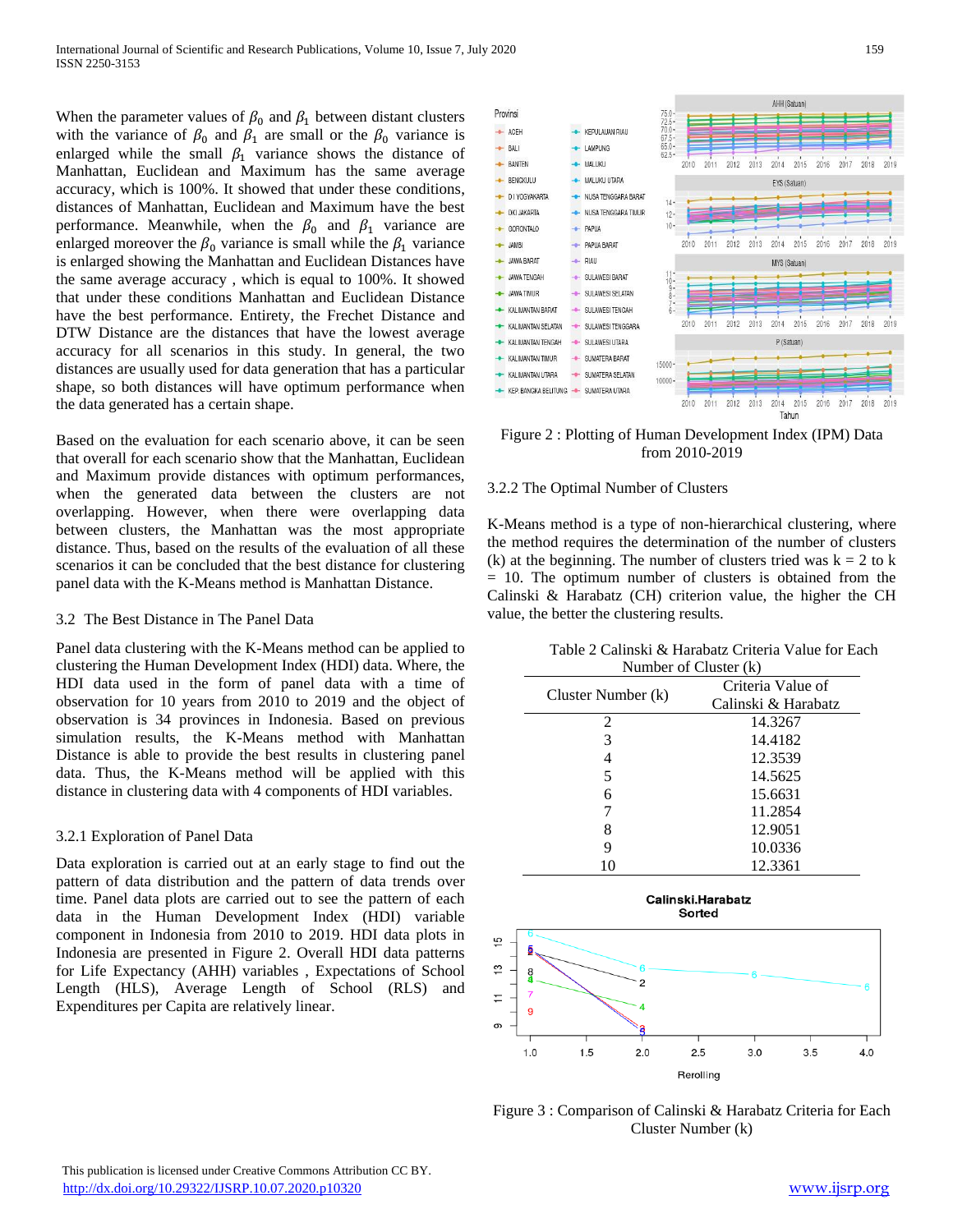Table 2 is a comparison of the value of the CH criteria for each number of clusters that have been tested in this study. Based on the table shows that the highest CH criterion value is obtained by  $k = 6$ , this can also be seen in Figure 3. In the figure it appears that the highest CH criterion value is obtained by cluster 6. Therefore the optimum cluster for HDI data clustering with Method K-Means and Manhattan Distance are  $k = 6$ .

#### 3.2.3 The Optimum Member Of Clusters

In the previous stage, the optimum cluster produced was 6 clusters with the size of the Manhattan distance in the K-Means method, based on the Calinski & Harabatz criteria values. Table 3 presents members for each cluster. Provinces that are in one cluster have the same HDI movement pattern from year to year.

Table 3 : The Details Of Optimum Clusters

| <b>Clusters</b> | <b>Number</b><br>оf<br><b>Clusters</b> | <b>Member of Clusters</b>               |  |  |  |
|-----------------|----------------------------------------|-----------------------------------------|--|--|--|
| A               | 15                                     | Riau, Jambi, Sumatera Selatan, Lampung, |  |  |  |
|                 |                                        | Kep. Bangka Belitung, Jawa Barat, Jawa  |  |  |  |
|                 |                                        | Tengah, Jawa Timur, Banten, Bali,       |  |  |  |
|                 |                                        | Kalimantan Tengah, Kalimantan Selatan,  |  |  |  |
|                 |                                        | Kalimantan Utara, Sulawesi<br>Utara,    |  |  |  |
|                 |                                        | Sulawesi Selatan.                       |  |  |  |
| в               | 8                                      | Aceh, Sumatera Utara, Sumatera Barat,   |  |  |  |
|                 |                                        | Bengkulu, Sulawesi Tengah, Sulawesi     |  |  |  |
|                 |                                        | Tenggara, Maluku, Maluku Utara.         |  |  |  |
| C               | 6                                      | Nusa Tenggara Barat, Nusa Tenggara      |  |  |  |
|                 |                                        | Timur, Kalimantan Barat, Gorontalo,     |  |  |  |
|                 |                                        | Sulawesi Barat, Papua Barat.            |  |  |  |
| D               | $\mathfrak{D}$                         | Kepulauan Riau, Jakarta.                |  |  |  |
| E               | $\mathfrak{D}$                         | Di Yogyakarta, Kalimantan Timur.        |  |  |  |
| F               | 1                                      | Papua                                   |  |  |  |

Table 4 : Average of HDI Data Based on Optimal Clusters

| Gerombol | <b>AHH</b> | <b>HLS</b> | <b>RLS</b> | <b>PP</b> | <b>IPM</b> |
|----------|------------|------------|------------|-----------|------------|
| А        | 70.414     | 12.146     | 7.883      | 10270     | 68.990     |
| B        | 68.048     | 13.013     | 8.512      | 8798      | 68.011     |
| C        | 66.128     | 12.201     | 6.923      | 8225      | 63.662     |
| D        | 70.744     | 12.398     | 10.176     | 15116     | 76.060     |
| Е        | 74.064     | 13.977     | 9.013      | 12090     | 75.719     |
| F        | 64.933     | 9.872      | 6.000      | 6631      | 57.330     |

Table 4 presents the average HDI data based on the optimal cluster for 10 years (2010-2019). Table 4 shows that the largest average Life Expectancy (AHH) and School Old Expectancy (HLS) variables were obtained by Cluster E, consisting of DIY and East Kalimantan Provinces. Whereas, cluster D which consists of Riau Islands Province and Jakarta has the largest average in the variable Length of School (RLS) and Expenditures per Capita (PP) for the past 10 years. Based on the average HDI in Table 4 obtained from BPS publications for 10 years (2010-2019), it shows that the highest average HDI obtained by D cluster with a value of 76,060, this is influenced by the high average values of the RLS and PP variables in the D

 This publication is licensed under Creative Commons Attribution CC BY. <http://dx.doi.org/10.29322/IJSRP.10.07.2020.p10320> [www.ijsrp.org](http://ijsrp.org/)

cluster every year. Meanwhile, cluster F which consists of Papua Province has the lowest average of 57,330. So it can be concluded that the Riau Islands Province and Jakarta are the Provinces that have the best Human Development Index for the past 10 years. Meanwhile, Papua Province has the lowest Human Development Index in Indonesia for the past 10 years.

#### IV. CONCLUSION

Manhattan, Euclidean and Maximum distances are both distances that have optimum performance, when the data between the clusters generated are not overlapping. However, when the resulting data overlaps between clusters, Manhattan Distance is the distance that has the most optimum performance compared to other distances. Meanwhile, Frechet Distance and DTW Distance are the distances that have the lowest average accuracy for all scenarios in this study. In general, the two distances are usually used for data generation that has a particular shape, so both distances will have optimum performance when the data generated has a certain shape. So, based on Scenarios 1 to 16, overall the distance that has the best performance with the highest accuracy value in each panel data generation is obtained by Manhattan Distance. So, the best distance for panel data clustering with the K-Means method is Manhattan Distance.

## **References**

- [BPS] Badan Pusat Statistik RI. 2017. *Indeks Pembangunan Manusia (IPM*). Jakarta (ID): [Downloaded 2019 February 25] from [https://www.bps.go.id/subject/26/indeks-pembangunan](https://www.bps.go.id/subject/26/indeks-pembangunan%20manusia.html#subjekViewTab1)  [manusia.html](https://www.bps.go.id/subject/26/indeks-pembangunan%20manusia.html#subjekViewTab1)
- Genolini C, Alacoque X, Sentenac M, Arnaud C. 2015. *KML and KML3D:R Packages to Cluster Longitudinal Data*. Journal of Statistical Software. Volume 65, Issue 4.
- Genolini C, Ecohard R, Benghezal M, Arnaud C, *et al.* 2016. *kmlShape:An Efficient Method to Cluster Longitudinal Data(Time-Series) According to Their Shapes*. DOI:10.1371/journal.pone.0150738.
- Johnson RA, Wichern DW. 1998. *Applied Multivariate Statistical Analysis* Fourth Edition. New Jersey: Prentice-Hall International.
- Kohavi R, Provost F, 1998. *Special Issue on Applications of Machine Learning and the Knowledge Discovery Process*. Boston: Machine Learning, 30, 271-274 (1998).
- Matjik AA, Sumertajaya IM. 2011. *Sidik Peubah Ganda dengan Menggunakan SAS.* Bogor: IPB Press
- Muller M. 2017. *Dyanmic Time Warping Information Retrieval For Music and Motion*. Berlin: Springer.

Zheng B, Li S. 2014. *Multivariable Panel Data Cluster Analysis and Its Application.* China: Anhui University.

#### ACKNOWLEDGEMENTS